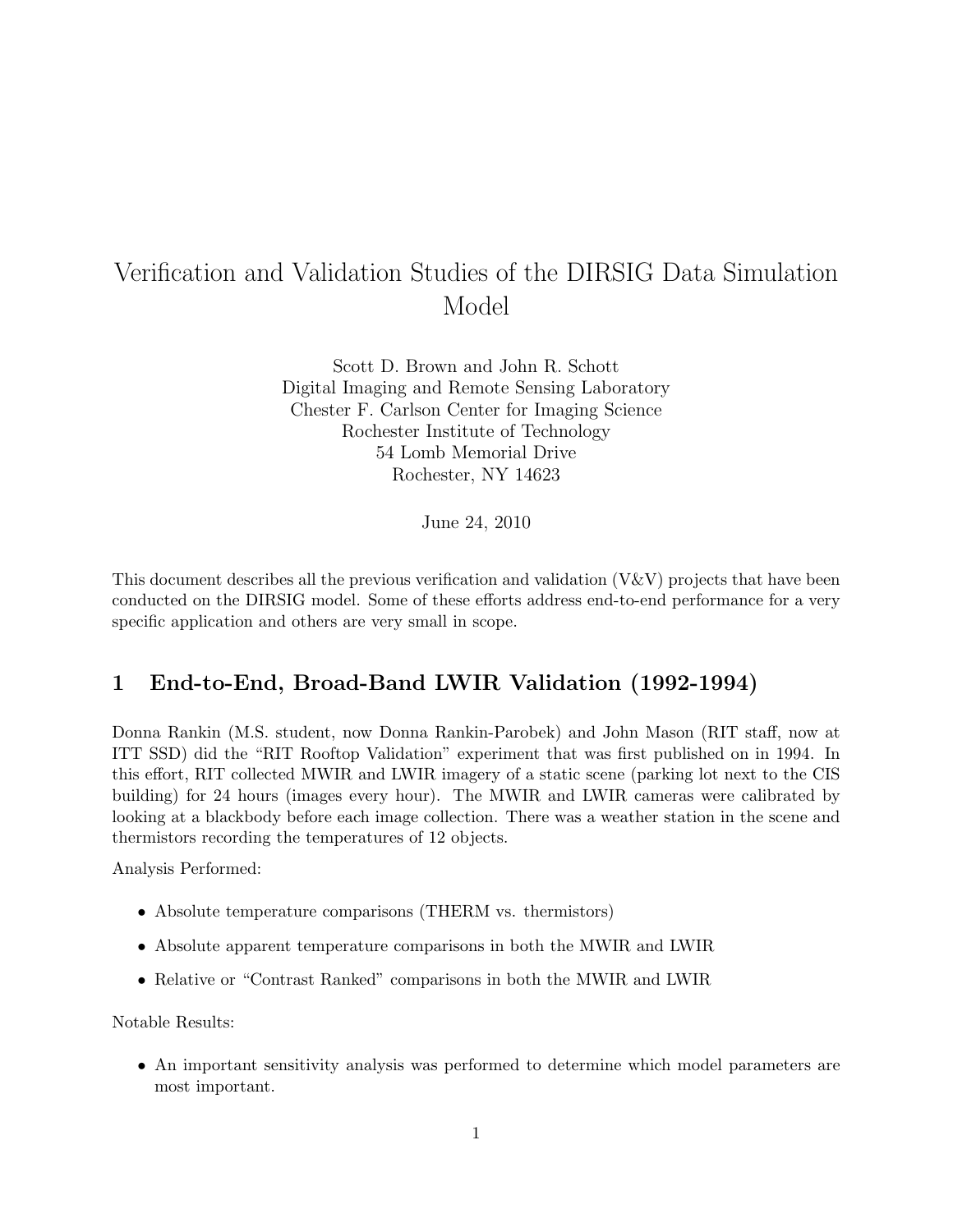- The impact of optimal vs. generic weather and material properties was found to be important.
- Discovered that the scene geometry is very important, as was not measured well enough.
- Identified limitations of thermal model knowledge of backgrounds and environment.

Related Publications:

- Rankin, D., Salvaggio, C., Gallagher, T., Schott, J., "Instrumentation and procedures for validation of synthetic infrared image generation (SIG) models", Proc. SPIE, Infrared Technology XVIII, Vol. 1762, pp. 584-600, San Diego, CA, August 1992
- Mason, J.E., Schott, J.R., and Rankin-Parobek, D., "Validation analysis of the thermal and radiometric integrity of RIT's synthetic image generation model, DIRSIG", Proc. SPIE, Characterization and Propagation of Sources and Backgrounds, Vol. 2223, pp. 474-487. Orlando, FL 1994.
- Mason, J.E., Schott, J.R., Salvaggio, C., Sirianni, J.D., "Validation of contrast and phenomenology in the Digital Imaging and Remote Sensing (DIRS) Lab's Image Generation (DIRSIG) model", Proc. SPIE, Vol. 2269, No. 72, San Diego, CA 1994.
- Rankin. D., "Validation of the DIRSIG, An Infrared Synthetic Scene Generation Model", M.S. Thesis, Rochester Institute of Technology, February 1992

# 2 End-to-End, Broad-Band LWIR Validation, Revisited (1995)

The Rankin and Mason analysis was repeated in 1995/1996 by Scott Brown, Frank Tantalo and John Schott after the recommendations from the initial study were incorporated. Specifically, the scene geometry was updated to more precisely match the actual scene (primarily object orientations relative to the Sun). Improvements to the data supplied to the thermal model were made to address missing environmental influences.

Analysis Performed:

- Absolute temperature comparisons (THERM vs. thermistors)
- Absolute apparent temperature comparisons in both the MWIR and LWIR
- Relative or "Contrast Ranked" comparisons in both the MWIR and LWIR

Notable Results:

• The improvements to the thermal model allowed less optimal materials to perform better than before.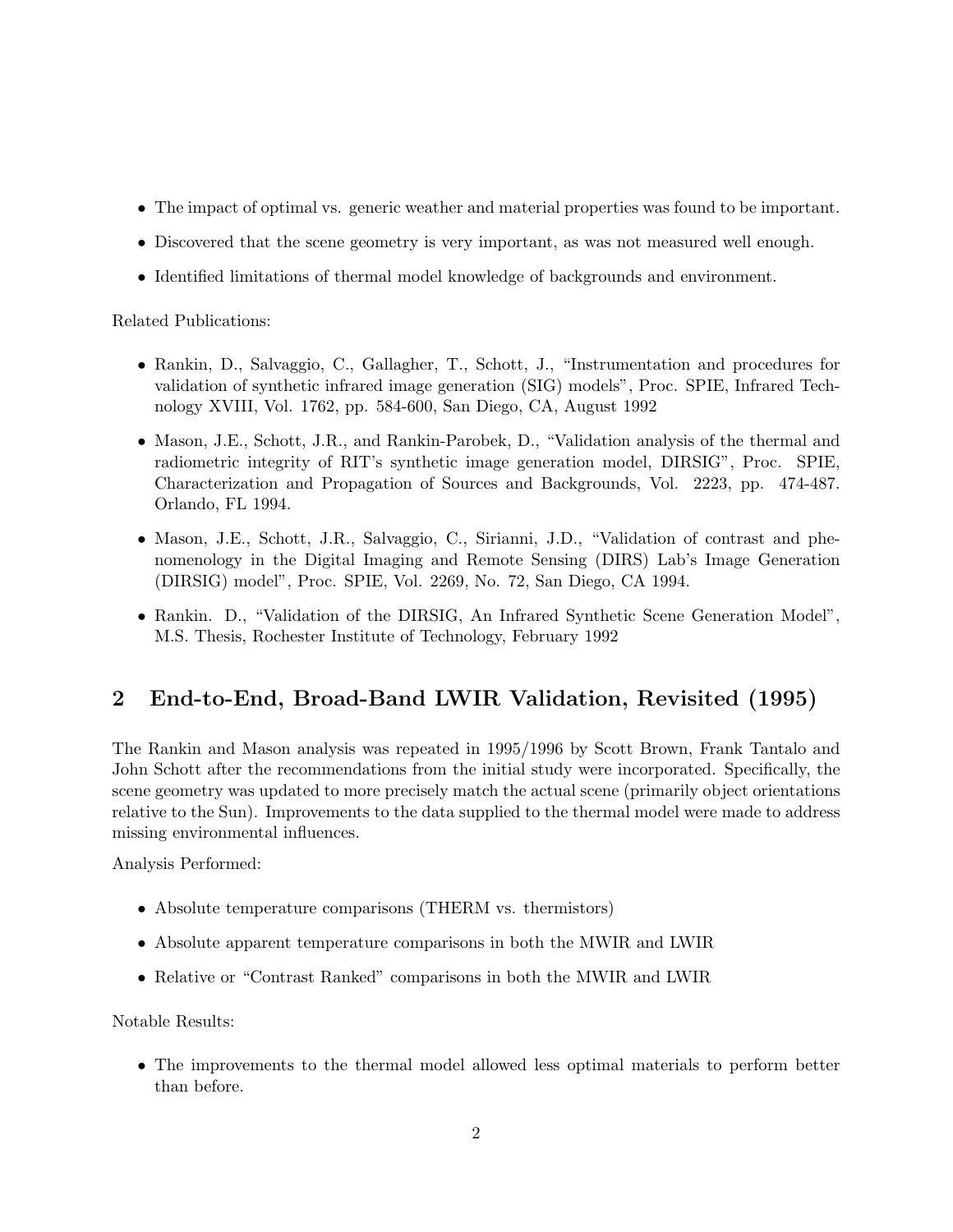• The scene geometry is still critically important, especially at transition times (sunrise and sunset).

Related Publications:

• Brown, S.D., Schott, J.R., Raqueo, R.V., Kraska, T., White, R., "Validation and Analysis of the Digital Imaging and Remote Sensing Laboratory's Synthetic Image Generation Model, DIRSIG", Proc. of the Ground Target Modeling and Validation Conference, Houghton, MI, August 1996

# 3 Sensor/Platform Geometry Verification (1995)

Jim Salacain (M.S. student) and Scott Brown (staff) did a basic camera geometry verification as part of the implementation of the new focal plane and platform model.

Analysis Performed:

• Simple photogrammetric comparisons of real and simulated data of the Rochester Urban/Hawkeye scene.

Notable Results:

• Satisfactory agreement of geometric projections and distortions between real and synthetic imagery.

Related Publications:

- Salacain, J., "DIRSIG Imaging System Geometric Models", M.S. Thesis, Rochester Institute of Technology, March 1995.
- Salacain, J., Brown, S.D., Raqueo, R.V., Schott, J.R.,"Incorporation of sensor geometry effects in synthetic image generation models", Proc. of the Ground Target Modeling and Validation Conference, Houghton, MI, pp. 420-434, August 1995

# 4 Solar and Emissive Spectral Phenomenology Validation (1996)

David Joseph (M.S. student) did a study comparing DIRSIG to data collected with the HYDICE Vis/NIR/SWIR hyper-spectral instrument and the SEBASS LWIR hyper-spectral instrument (first generation, LWIR only at that time) as part of the "Western Rainbow" collection campaign. There was limited ground truth available for the scene and very little atmospheric characterization was available. This study explored the questions about how to quantify the accuracy of predicted spectral signatures.

Analysis Performed: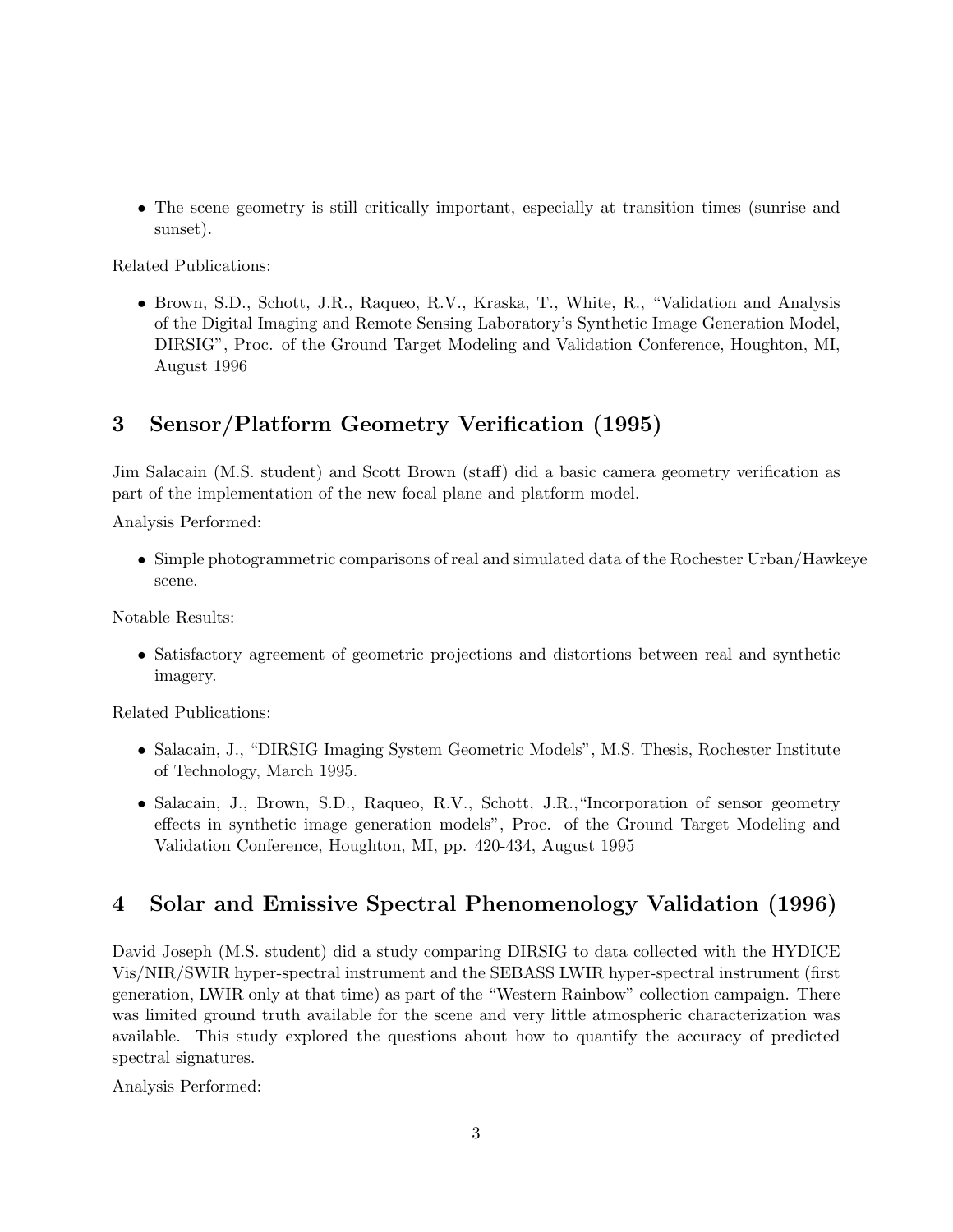- Qualitative evaluation of absorption features.
- Radiance rank order correlation (ROC) coefficients on a limited set of targets on a band-byband basis.

#### Notable Results:

- Qualitative spectral correlation was good.
- The model had average ROC coefficients across all bands of 0.90+.
- Atmospheric conditions was one of the biggest factors and was largely unknown.
- SEBASS clearly had spectral calibration issues (known absorption features at the wrong wavelengths) that likely affected the results.

Related Publications:

- Joseph, D., "DIRSIG: A Broadband Validation and Evaluation of Potential for Infrared Imaging Spectroscopy", M.S. Thesis, Rochester Institute of Technology, March 1998.
- Brown, S.D., Joseph, D., Schott, J.R., and Raqueo, R., "Evaluation of DIRSIG for solar and emissive region hyperspectral image simulations," Proc. of the Ground Target Modeling and Validation Conference, Houghton, MI, August 1998

# 5 Airborne, Broad-Band Visible and LWIR Validation (1996)

Russell White (M.S. student, U.S. Air Force) and Todd Kraska (M.S. student, U.S. Air Force) teamed up to validate DIRSIG against an improved and expanded version of the Urban/Hawkeye scene. The truth imagery was collected with an RGB digital camera, a broad-band LWIR framing camera collected from an lightweight airborne collection (summer) and some historical LWIR data collected by an LWIR line-scanner (winter).

Analysis Performed:

• Rank order correlation (ROC)

Notable Results:

• Limited to only a single, summer, daytime collection (visible) and the single, winter, night LWIR line-scanner (LWIR).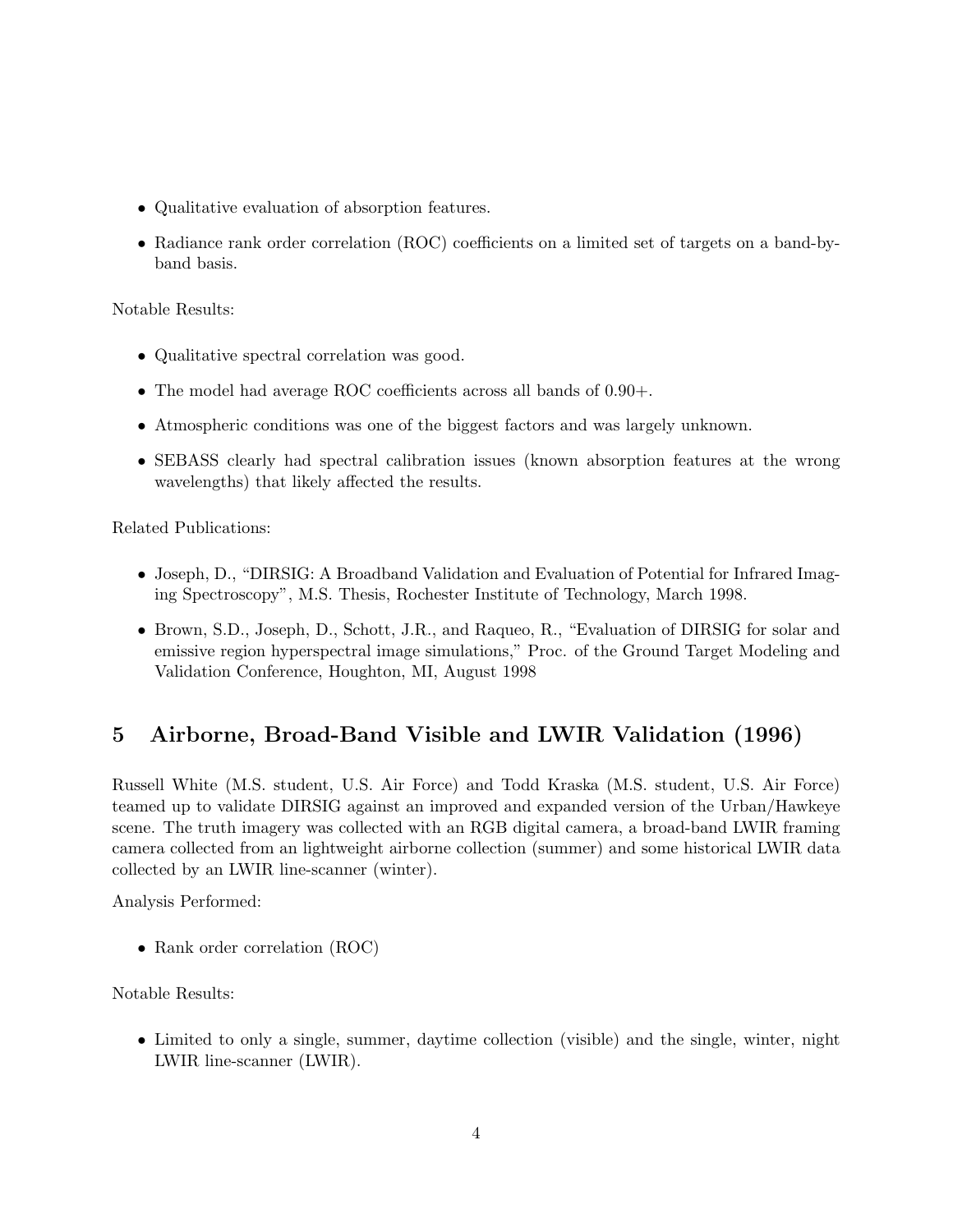• Decent ROC coefficients on a band-by-band basis. Lacked real data calibration for absolute radiometry.

Related Publications:

- White, R., "Validation of Rochester Institute of Technologies's (RIT's) Digital Imaging and Remote Sensing Image Generation (DIRSIG) Model - Reflective Region", M.S. Thesis, Rochester Institute of Technology, July 1996.
- Kraska, T., M.S. Thesis, Rochester Institute of Technology, August 1996.
- Brown, S.D., Schott, J.R., Raqueo, R.V., Kraska, T., White, R., "Validation and Analysis of the Digital Imaging and Remote Sensing Laboratory's Synthetic Image Generation Model, DIRSIG", Proc. of the Ground Target Modeling and Validation Conference, Houghton, MI, August 1996

### 6 Visible Low-Light Verification (1999)

Emmett Ientilucci (M.S. student) and Scott Brown added the support for moonlight, background night sky, point sources and extended area sources. Emmett's thesis externally evaluated the implementation of the new low-light (low SNR) capabilities in DIRSIG as part of his larger scope.

Analysis Performed:

- Comparison of DIRSIG implementation against analytical solutions for single sources.
- Comparison of predicted night sky background fluxes to accepted literature.
- Analysis of solar and lunar ephemeris model.

Notable Results:

- Verification of point sources radiometry against analytical solutions.
- Verification of extended area sources radiometry against analytical solutions.
- Verification of night sky background flux.
- Analysis of solar and lunar ephemeris.

- Ientilucci, E. "Synthetic Simulation and Modeling of Image Intensified CCDs (IICCDs)", M.S. Thesis, Rochester Institute of Technology, July 1999
- Ientilucci, E.J., Brown, S.D., Schott, J.R., Raqueo, R.V., "Multi-spectral simulation environment for modeling low-light-level sensor systems", Proc. SPIE, San Diego, July 1998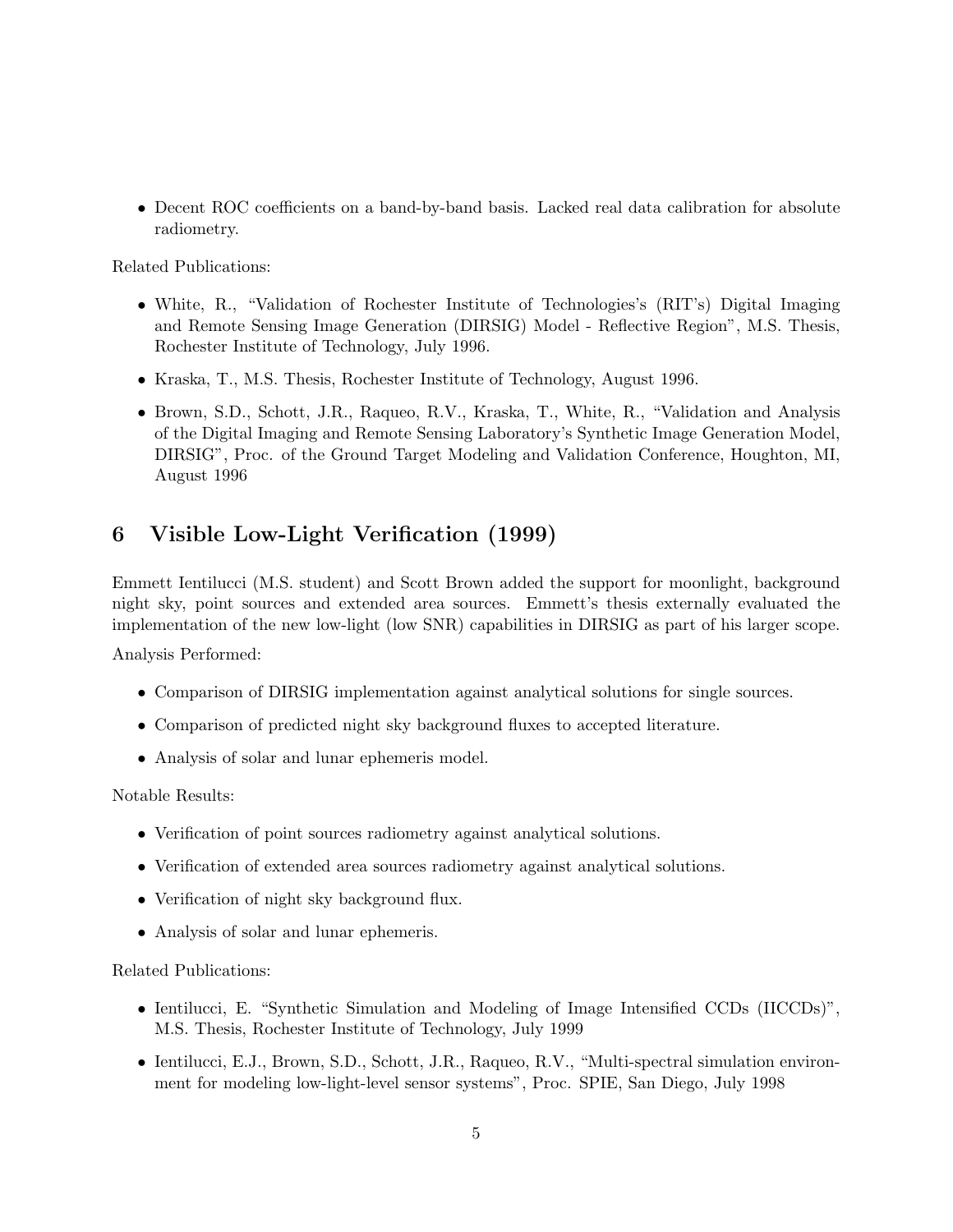# 7 Vis/NIR/SWIR Spectral Texture Validation (2003)

Niel Scanlan (M.S. student, Canadian Air Force) did a comparative analysis of the different texture methodologies available in the DIRSIG model. These methodologies attempt to add the spatial and spectral variability or "texture" observed in most "backgrounds" in the scene. Of specific interest was the ability of these methods to reproduce both the spatial and the spectral statistics of the scene.

The method available in the DIRSIG model include the following:

- The traditional texture technique using a single band to drive curve selection.
- The improved texture technique using a multiple bands to drive curve selection.
- The material mixing approach that remixes a set of materials based on the result of an ummixing process.
- The in-house, spatial-spectral synthesis technique.

Analysis Performed:

- Spatial statistics including the Grey Level Co-Occurance Matrix (GLCM) as a function of spectral band.
- Spectral statistics including the Signal-to-Clutter Ratio (SCR) metric and Spectral Co-Occurrence Matrix (SCM) metric.

Notable Results:

- The traditional DIRSIG texture methodology provides the best flexibility and performance. Using more uncorrelated bands improves performance.
- Mixture maps had the best spatial and spectral performance, but it is nearly an empirical technique. Hence, you need to have data with the nearly the same spatial and spectral fidelity to use this method. If you had it, why would you need to simulate it.
- The in-house, spatial-spectral synthesis technique was very good spectrally but poor spatially. It needs large spatial and spectral training sets to work well.

- Scanlan, N.W., Schott, J.R., Brown, S.D., "Performance analysis of improved methodology for incorporation of spatial/spectral variability in synthetic hyperspectral imagery" Proc. SPIE, Vol. 5159, pp. 319-330, August 2003
- Scanlan, N.W., "Comparative Performance Analysis of Texture Characterization Models in DIRSIG", M.S. Thesis, Rochester Institute of Technology, September 2003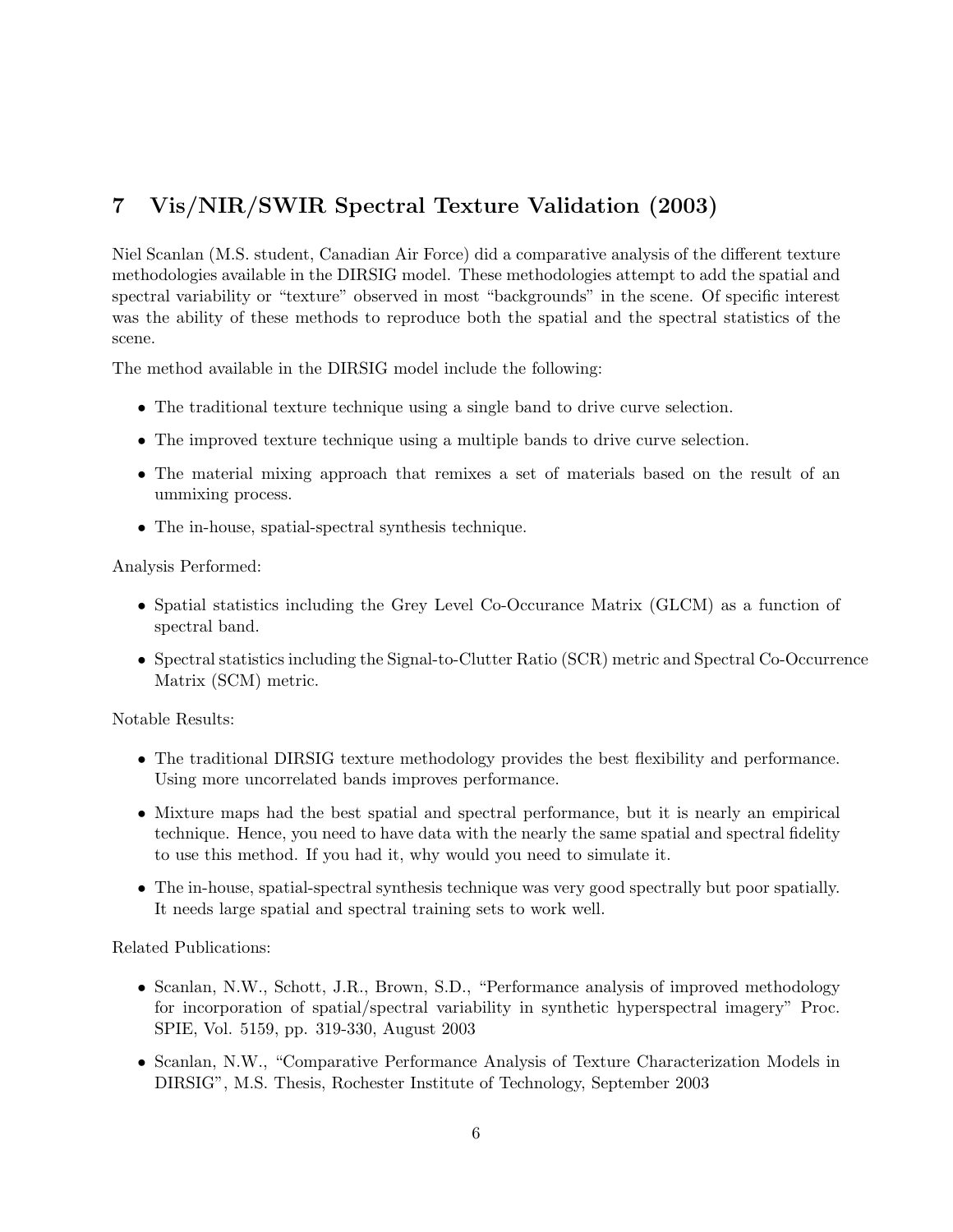### 8 Airborne LWIR Spectral Simulation Validation (2004)

Erin Peterson (M.S. student, U.S. Air Force) worked on a project to created a simulated desert scene containing buried landmines. This scene was intended to be a simulated analog of a real site that was created that Yuma Proving Grounds (YPG) and collected with the University of Hawaii's Airborne Hyperspectral Imager (AHI). The key challenge of this project was that the real data was collected months before the synthetic scene was constructed and very little ground truth was collected at the actual experiment. The project was dominated by learning how to incorporate spatial spectral variability (texture) without access to ground truth data.

#### Analysis Performed:

- Calibrated image histograms to evaluate overall variability as a function of time of day (per band).
- Rank order correlation (ROC) of materials in the scenes (per band).
- Qualitative radiance spectrum comparisons (magnitude, shape, etc.)
- Spectral dimensionality analysis.
- Spatial and spectral statistics (GLCM and SCM metrics).
- Performance of Rx on real vs. synthetic datasets.

#### Notable Results:

- Good overall spatial, spectral temporal variability agreement.
- This is a case where algorithm performance (e.g. Rx) was a primary metric.
- Difficult to simulate scenes where no ground data is available.

- Peterson, E.D., Brown, S.D., Hattenberger, T.J. and Schott, J.R., "Surface and buried landmine scene generation and validation using the Digital Imaging and Remote Sensing Image Generation (DIRSIG) model", Proc. SPIE, Vol. 5546, pp. 312-323, Denver CO, August 2004
- Peterson, E.D., "Synthetic Landmine Scene Development and Validation in DIRSIG", M.S. Thesis, Rochester Institute of Technology, 2004.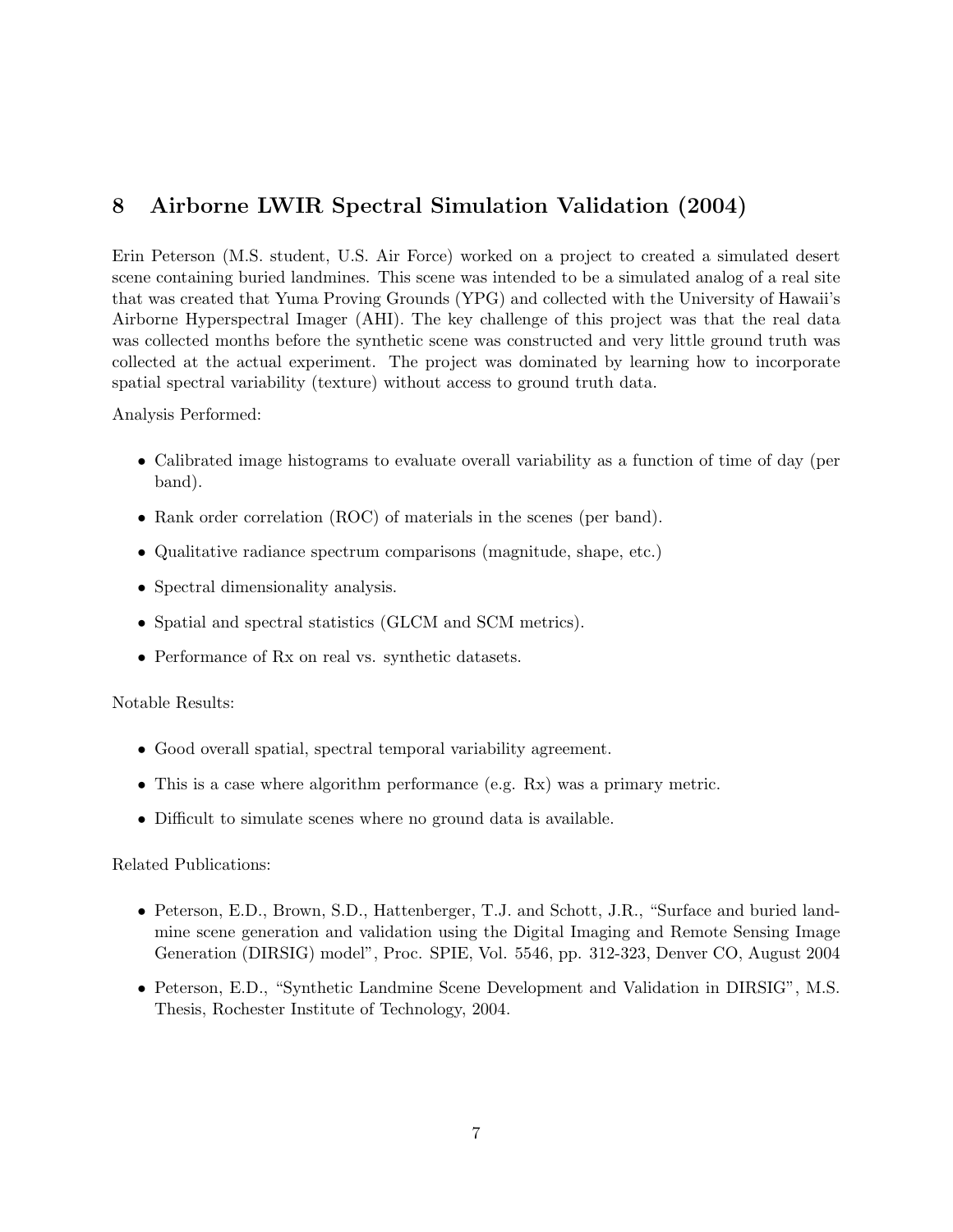# 9 High-Resolution, Slant-Look Concealed Targets Validation (2004)

Kris Barcomb (M.S. student, U.S. Air Force) constructed a new scene (now known as MicroScene #1) to explore the ability of DIRSIG to create high-resolution, slant-look, visible imagery for testing detection of concealed targets (landmines, camouflage, etc.). The scene was on the RIT campus which (unlike the Peterson study conducted at roughly the same time) provided the investigators which unlimited access to the base site (although the deployed objects were no longer present). This scene was limited in spatial coverage, but was constructed at a very, very high spatial resolution (individual blades of grass).

The corresponding data collection experiment was a 24-hour effort that included in-scene thermistors and imagery collected by the RIT WASP sensor (a suite of Vis, SWIR, MWIR and LWIR framing cameras) and the RIT MISI sensor (a Vis/NIR imaging spectrometer with broad band LWIR channels).

Analysis Performed:

- Qualitative image analysis.
- Grey-Level Co-Occurance Matrix (GLCM) texture metrics.
- Performance of Gaussian Maximum Likelihood (GML) on real and synthetic imagery.
- Performance of Rx on real and synthetic imagery.

#### Notable Results:

- This study included a spiral development approach to identify limitations of the model and address them.
- This study utilized algorithm performance (GML and Rx) as a primary metric.
- Good performance agreement of GML and Rx. Potential issues with sky character at transition times.

- Barcomb, K.E., Brown, S.D., Hattenberger, T.J. and Schott, J.R., "High-resolution slantangle scene generation and validation of concealed targets in DIRSIG", Proc. SPIE, Vol. 5546, pp. 300-311, Denver CO, August 2004
- Barcomb, K., "High-Resolution, Slant-Angle Scene Generation and Validation of Concealed Targets in DIRSIG", M.S. Thesis, Rochester Institute of Technology, 2004.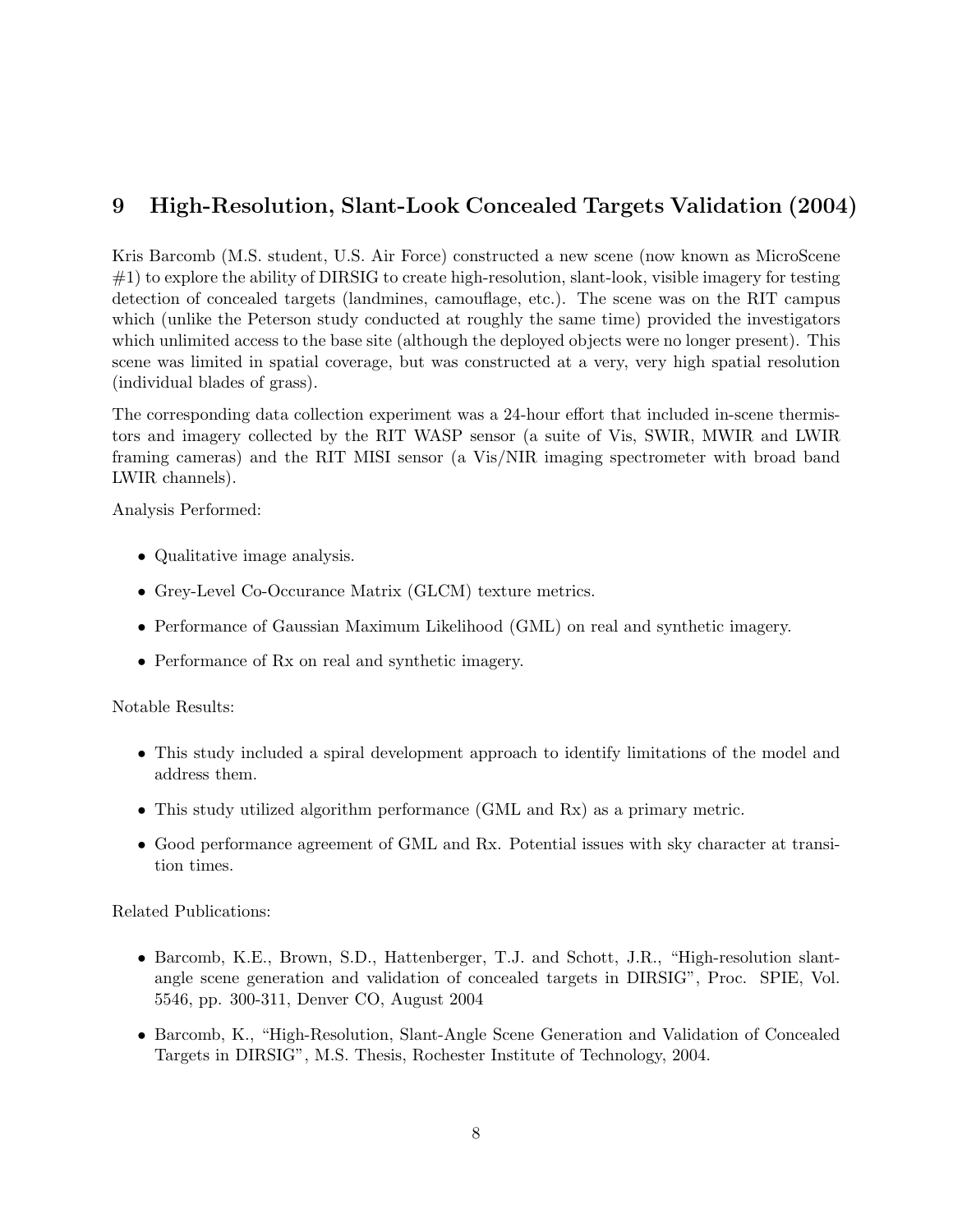### 10 Visible Polarization Verification (2005)

James Shell II (Ph.D. student, U.S. Air Force) worked on creating a polarized BRDF models that could be used for (a) targets and (b) backgrounds (including variability). His work resulted in two pBRDF models that are currently called "Shell Target" and "Shell Background". The "Shell Target" model is a generalized micro-facet distribution model that can emulate many of the common models with this heritage (Cook-Torrance, Torrance-Sparrow, Beard-Maxwell, etc.). The "Shell Background" model is unique in that it accounts for both directional and spatial (texture) variability.

Although his work was largely on the implementation and demonstration, he performed some verification studies.

Analysis Performed:

• First and second order image statistics of polarized images (Stokes "bands") and polarized data products (degree of polarization, angle of polarization, etc.) from a given view angle.

Notable Results:

• Image based characterization technique could reproduce first order angular (pBRDF) and spatial (texture) characteristics of the original background material.

Related Publications:

- Shell, J. and Schott, J.R., "A polarized clutter measurement technique based on the governing equation for polarimetric remote sensing in the visible to near infrared", Proc. SPIE, Vol. 5811, pp.34-45, May 2005
- Shell, J., "Polarimetric Remote Sensing in the Visible to Near Infrared", Ph.D. dissertation, Rochester Institute of Technology, 2005

### 11 LIDAR/LADAR Verification (2005)

Daniel Blevins (Ph.D. student, U.S. Air Force) and Scott Brown did a series of verification studies related to active laser sensing. These studies were a portion of Dan's larger body of work looking at the impact of scattering on Differential Absorption LIDAR (DIAL).

Analysis Performed:

• Temporal pulse skew from a tilted surface.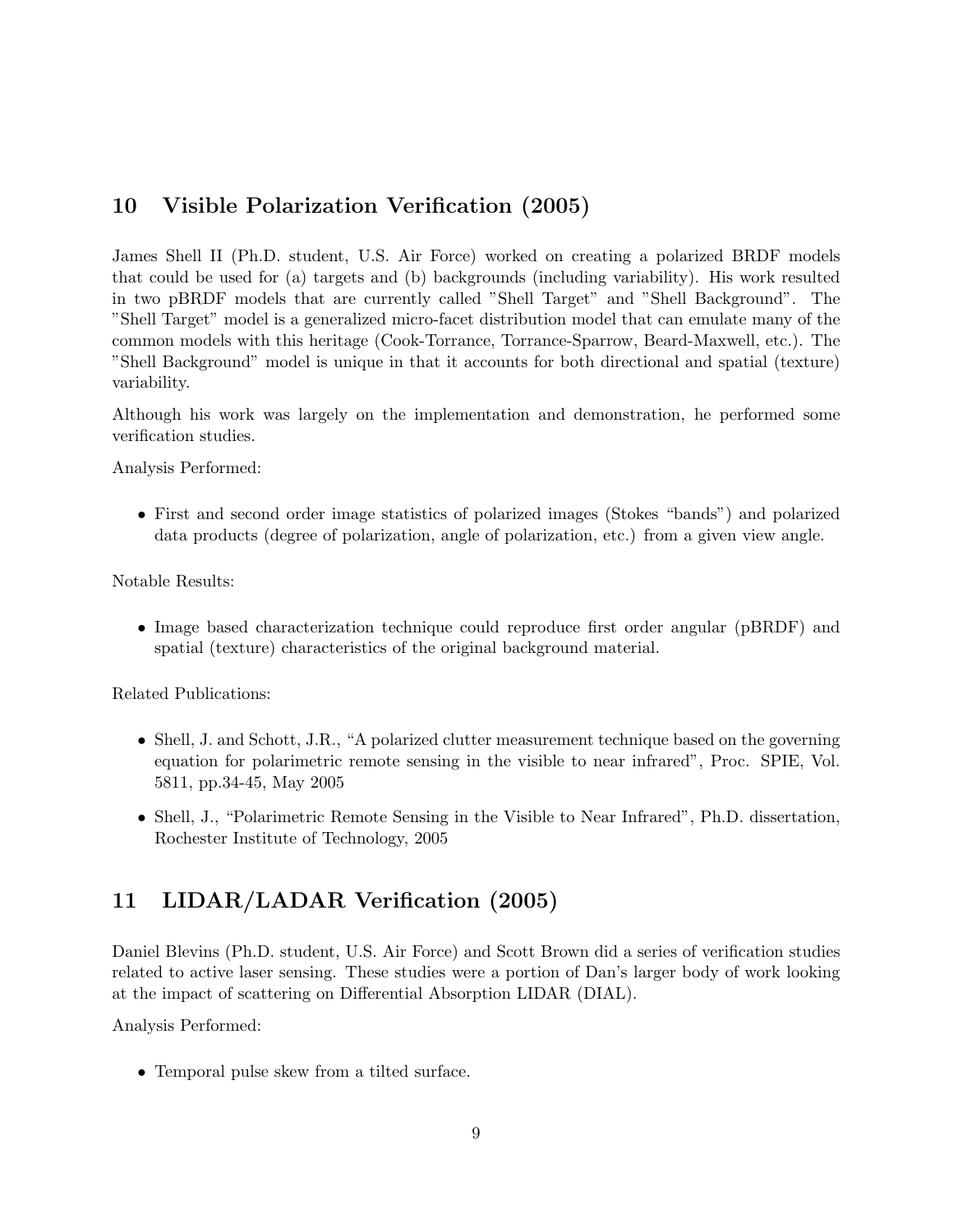- Analytical verification of a return from a flat plate.
- Experimental verification experimental validation of a returns from a flat plate.
- Time and flux statistics of multiple scattering in clouds, plumes, etc.

#### Notable Results:

- Temporal pulse skew from a tilted surface.
- Analytical verification of a return from a flat plate.
- Experimental verification experimental validation of a returns from a flat plate.
- Time and flux statistics of multiple scattering in clouds, plumes, etc.

Related Publications:

- Brown, S.D., Blevins, D.D., and Schott, J.R., "Time-gated topographic LIDAR scene simulation", Proc. SPIE, Vol. 5791, pp. 342-353, Orlando FL, April 2005
- Blevins, D.D., "Modeling Scattering and Absorption for a Differential Absorption LIDAR System", Ph.D. Dissertation, Rochester Institute of Technology, 2005
- Blevins, D.D., Brown, S.D., and Schott, J.R., "First-principles based LIDAR simulation environment for scenes with participating mediums", Proc. SPIE, Vol. 6214, 62140G, Orlando FL, May 2006

### 12 Visible Polarization Validation (2006)

In 2007, two small efforts were performed to verify and validate the basic principles of the polarization modality. These were small and largely internally funded efforts, so the scope was very limited. The key areas of interest were (a) integration with MODTRAN-P, (b) global-to-surface and surface-to-global Stokes orientation rotations and (c) the fundamentals of basic outdoor scene simulation.

Analysis Performed:

- Comparison of DIRSIG using MODTRAN-P with Coulson field data.
- Qualitative evaluation of surface orientation and illumination effects in the lab.
- Exploration of polarization clutter in a real work scene.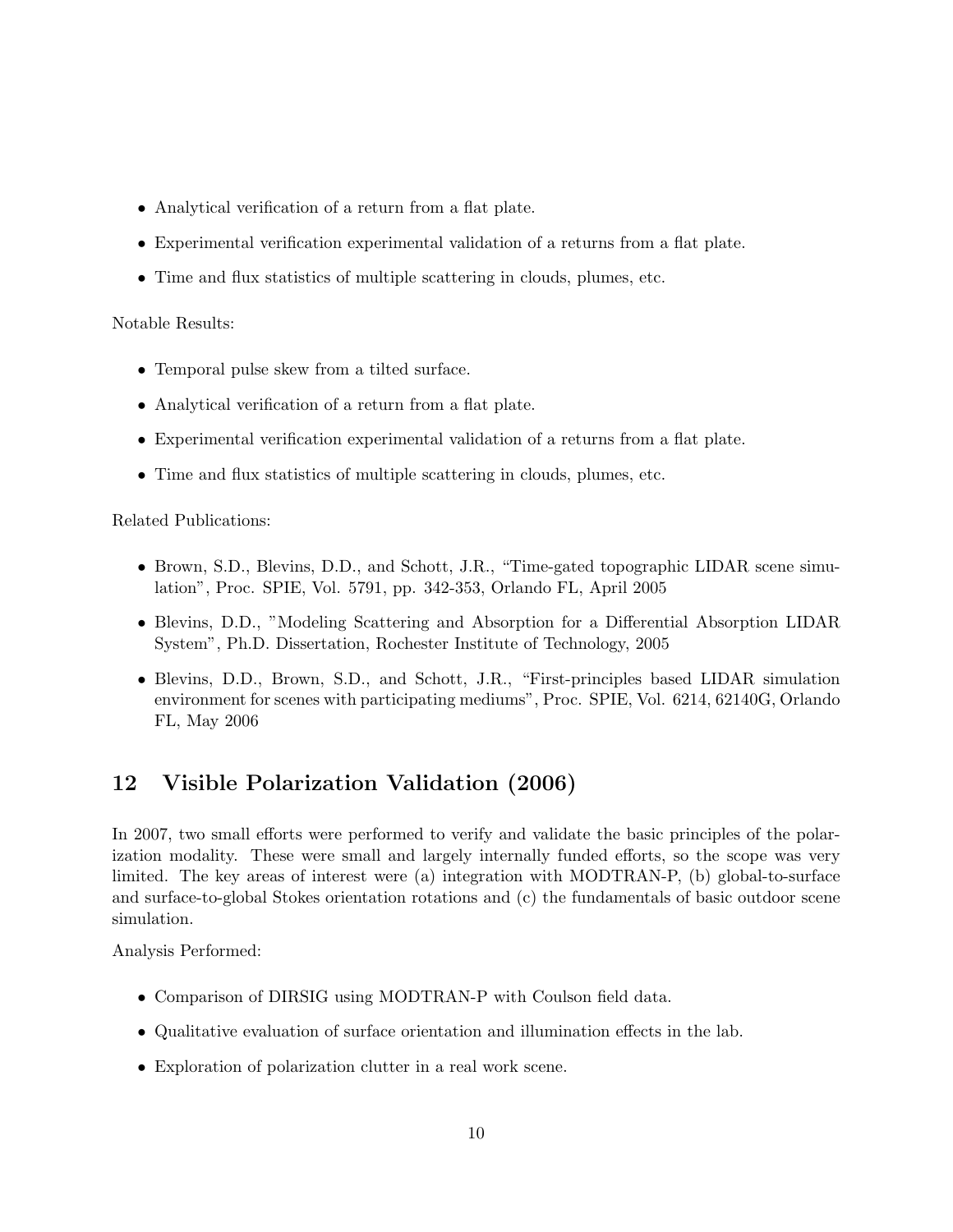Notable Results:

- DIRSIG using MODTRAN-P agreed with the degree of polarization (DoP) and angle of polarization (AoP) Coulson field data.
- The trends in the degree of polarization (DoP) and angle of polarization (AoP) in the lab experiment were consistent with well understood trends (DoP increased for off axis angles, AoP magnitude and sign was correct).
- The use of high geometric resolution features is required to reproduce some polarization clutter. In this case, the grooves in the milled parking lot were a significant source of clutter.

Related Publications:

- Devaraj, C., Brown S., Messinger, D., Goodenough, A., Pogorzala D., "A framework for polarized radiance signature prediction for natural scenes", Proc. SPIE, Vol. 6565, 65650Y, May 2007
- Pogorzala D., Brown S., Messinger, D., Goodenough, A., Devaraj, C., "Recreation of a nominal polarimetric scene using synthetic modeling tools", Proc. SPIE, Vol. 6565, 65650Z, May 2007

# 13 Thermal Polarization Verification (2007)

Michael Gartley (Ph.D. student, now staff) worked on DIRSIG's ability to do thermal polarization. As part of that effort, Mike did a few "low budget" experiments to aid in basic qualitative phenomenology checks. He collected data outside at night using an LWIR camera and a wire grid polarizer.

Analysis Performed:

- Qualitative phenomenology effects between targets and backgrounds at various temperatures.
- Degree of polarization (DoP) and angle of polarization (AoP)

Notable Results:

- Demonstrated correct angle of polarization (AoP) for surface emitted radiance as a function of surface to camera relative angles using a painted beach ball.
- Demonstrated correct phenomenology for targets and backgrounds at various temperatures using an scene with an array of targets and a warm background that could be moved in and out of the scene.